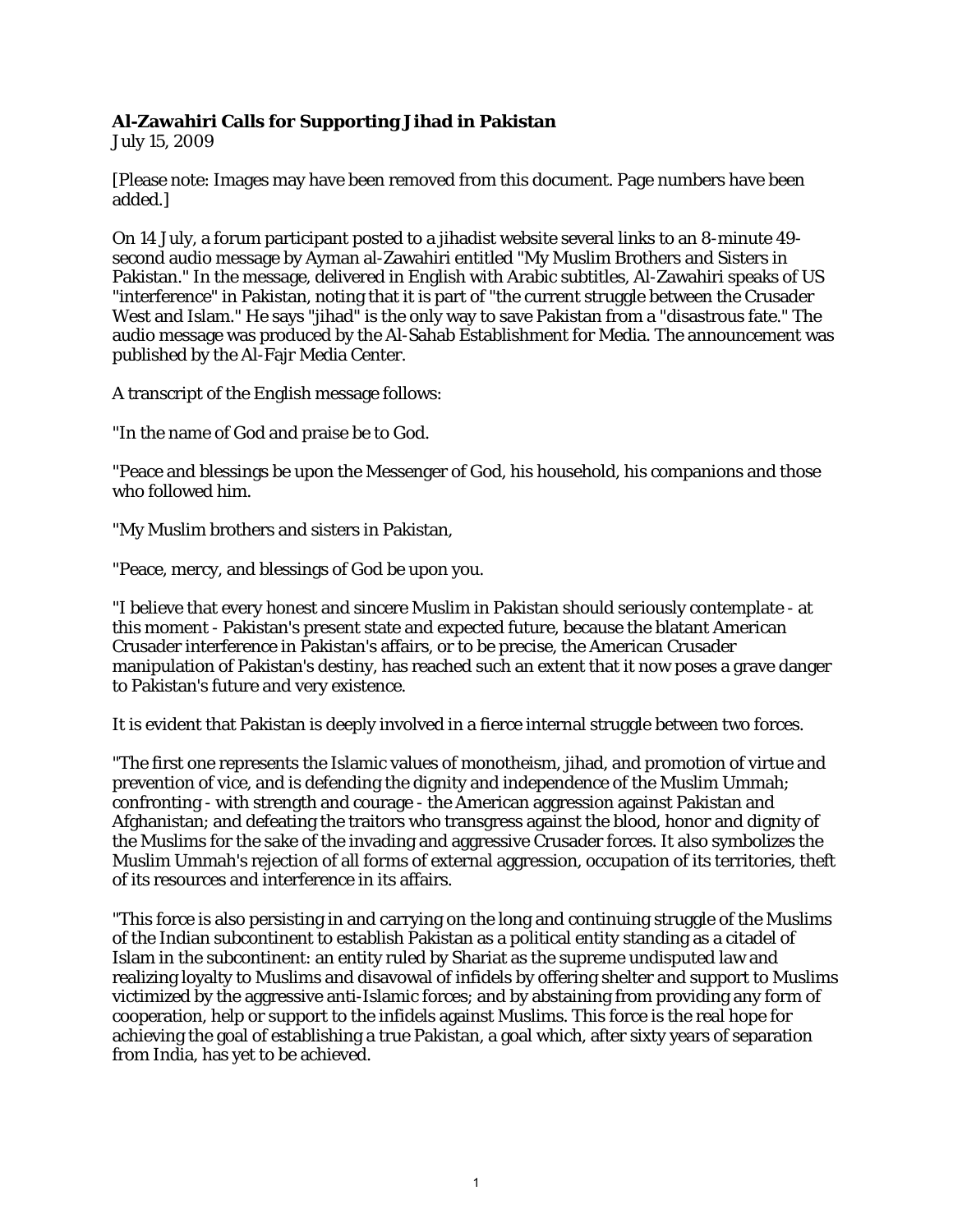"The second force comprises a clique of corrupt politicians and a junta of military officers who are fighting to remain on the American pay list by employing Pakistan's entire military and all its resources in the American Crusade against Islam, and turning Pakistan's military and security organizations into hunting dogs in the modern Crusade.

"Dear Muslim brothers and sisters: we shouldn't run away from confronting the real facts of the current struggle between the Crusader West and Islam. We should realize that we are being targeted by a new Crusade, being waged against Muslims from Algeria to East Turkistan and from Somalia to Chechnya. And Pakistan without a doubt is at the heart of that campaign.

"That campaign aims at imposing a new system of slavery and a modern form of colonialism upon the so-called Third World in general and the Muslim World in particular.

"The Muslim World is seen - in the eyes of the neo-Crusaders - as the natural incubator of the real and imminent threat: the Islamic Jihad, or what the West labels Islamic terrorism, which is capable - God willing - of motivating and mobilizing the Muslim Ummah to liberate its occupied territories, reclaim its stolen resources, get rid of its corrupt, secular, and tyrannical regimes and establish its Caliphate. And because of that, the Muslim World threatens and undermines Western hegemony, or what they call the world order or international legitimacy.

"This is why the Western Crusade, headed by America and served by the puppet rulers of our countries with their armies, security organizations, media, judiciary and jails, aims at halting the escalating jihadi tide in the Muslim World. In Pakistan in particular, the Crusade aims at eradicating the growing jihadi nucleus in order to break up this nuclear-capable country, and transform it into tiny fragments, loyal to and dependent on the neo-Crusaders.

"The only hope to save Pakistan from this disastrous fate is Jihad. There is no other alternative. The current ruling class in Pakistan is lining up under the cross of the modern Crusade and competing for American bribes. Hence, the actual ruler of Pakistan is the American ambassador, who pays the bribes and issues the orders. So the only thing that class can be expected to do is to fight Muslims and Mujahedeen and sacrifice Pakistan and the lives and dignity of Pakistanis in order to achieve their dirty, greedy ambitions. They have already sold their honor and religion to the Crusaders.

"Meanwhile, the rest of the political institutions have either sunk in the swamp of corruption or are too helplessly crippled and paralyzed to bring about any change which might extract Pakistan from the miserable situation it is in and take it towards Islamic government. So the only force capable of bringing about the changeover to the Islamic system is the Jihadi force.

"Today, the Mujahedeen are resisting the Crusaders in Afghanistan and their bombing in Pakistan. Meanwhile, the Pakistan army and security organizations stab them in their backs. And in spite of all of that, the Mujahedeen are winning victories and moving from one conquest to another. This is one of the good signs of victory and triumph, with Allah's help.

"The scholars of Islam have unanimously agreed that if the infidel enemy enters a Muslim country, it is the duty of all of its inhabitants - and when needed, their neighbors - to mobilize for Jihad; and the Americans are today occupying Afghanistan and Pakistan, so it is the duty of every Muslim in Pakistan to rise up to fight them.